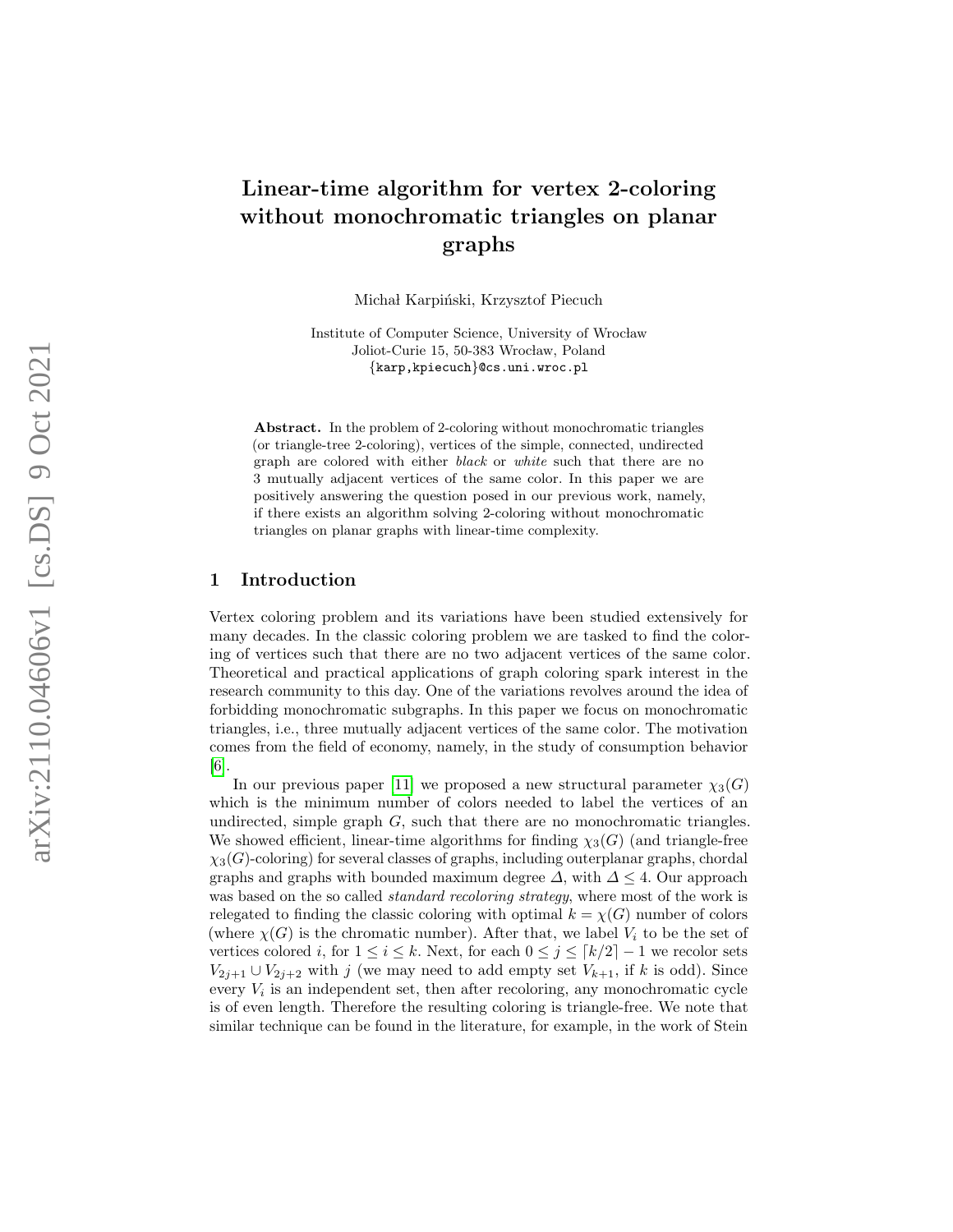[\[20\]](#page-11-0). We can see the drawback of this framework: efficient algorithms for finding optimal coloring without monochromatic triangles depend on the existence of efficient algorithms for finding optimal (or near-optimal) classic coloring.

We say that the graph is planar, if we can embed it in the plane, i.e., it can be drawn on the plane in such a way that its edges intersect only at their endpoints. The application of standard recoloring strategy fails to provide a linear-time algorithm for finding 2-coloring without monochromatic triangles on planar graphs, as the best known algorithm for finding classic 4-coloring on planar graphs runs in quadratic time [\[15\]](#page-10-2). The situation does not improve even if the input graph is classically 3-colorable, as the best known algorithm for classically 4-coloring planar graphs with this property still runs in  $O(n^2)$  time [\[12\]](#page-10-3).

In this paper we are closing the gap left in our previous work by presenting a linear-time algorithm for triangle-free 2-coloring on planar graphs that does not rely on the standard recoloring strategy.

#### 1.1 Related work

In the field of graph coloring, the class of planar graphs has been of particular interest. Several interesting results that coincide with our research have emerged, for example, Angelini and Frati [\[1\]](#page-10-4) study planar graphs that admit an acyclic 3-coloring – a proper coloring in which every 2-chromatic subgraph is acyclic. Another result is of Kaiser and Skrekovski  $[9]$ , where they prove that every planar graph has a 2-coloring such that no cycle of length 3 or 4 is monochromatic. Thomassen [\[21\]](#page-11-1) considers list-coloring of planar graphs without monochromatic triangles.

Several hardness results for our problem also exist (for non-planar cases) and can be found in our previous papers [\[10,](#page-10-6) [11\]](#page-10-1) and also in the work of Shitov [\[19\]](#page-11-2). It is worth noting that the hardness results for classic coloring provides additional motivation for our work. We have efficient algorithms for finding  $\chi_3$ on planar graphs and graphs with  $\Delta = 4$ , but it is  $\mathcal{NP}$ -hard to find the  $\chi$  even on 4-regular planar graphs [\[4\]](#page-10-7). This serves as an evidence, that the triangle-free coloring problem is easier than the classic coloring problem and we prove it in this paper for planar case.

#### 1.2 Structure of the paper

In Section 2 we formalize the main problem and provide necessary definitions and notations. Section 3 contains the main contribution, i.e., the linear-time algorithm for triangle-free 2-coloring on planar graphs. We leave concluding remarks in Section 4.

# 2 Preliminaries

In the previous section we mentioned two distinct types of colorings. Here we formalize their definitions. Let  $G = (V, E)$  be a graph with vertex set V and edge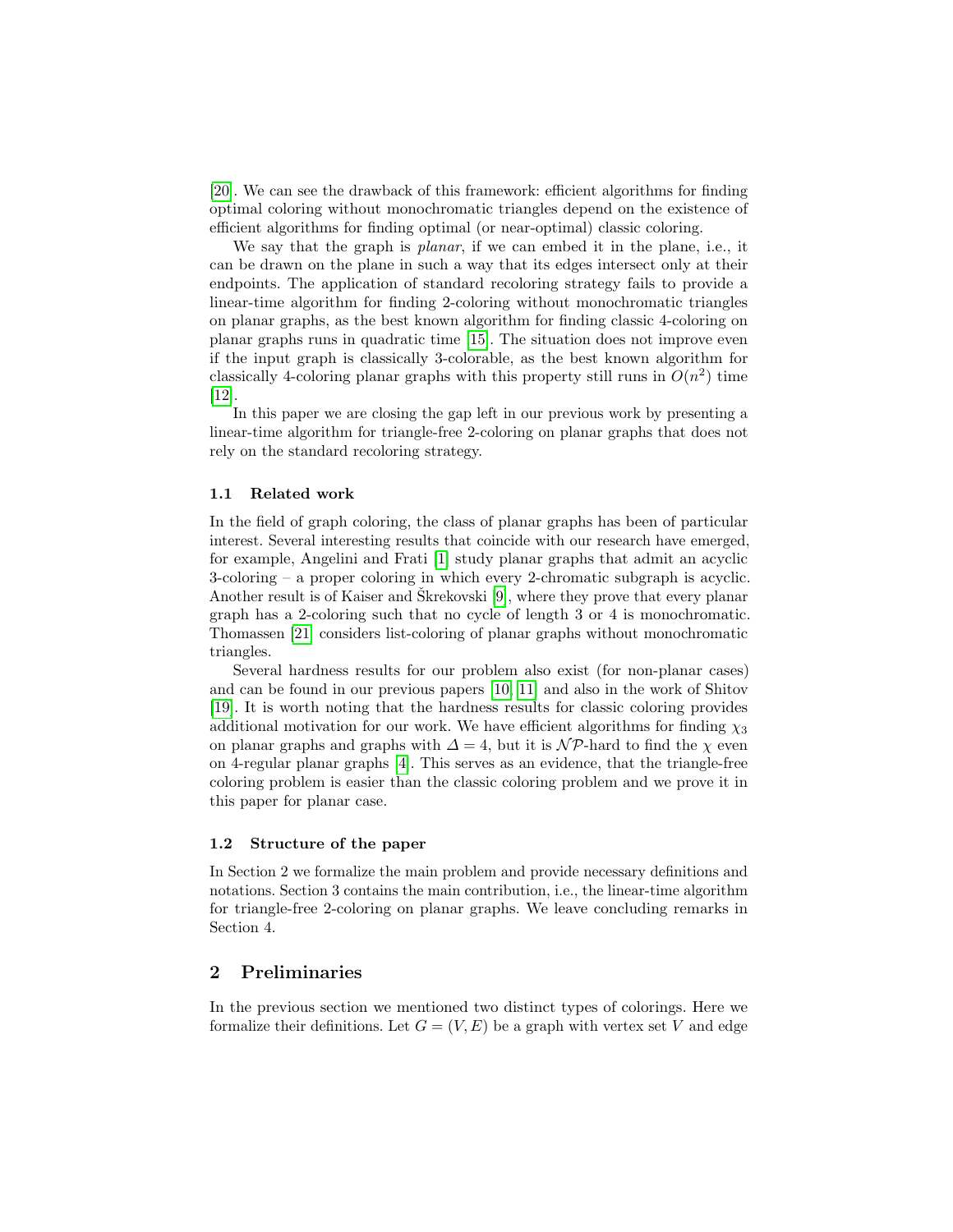set E. A *classic k-coloring* of a simple graph is a function  $c: V \to \{1, \ldots, k\}$ , such that there are no two adjacent vertices u and v, for which  $c(u) = c(v)$ . Given G, the smallest k for which there exists a classic k-coloring for G is called the *chromatic number* and is denoted as  $\chi(G)$ . A *triangle-free k-coloring* of a simple graph is a function  $c: V \to \{1, \ldots, k\}$ , such that there are no three mutually adjacent vertices u, v and w, for which  $c(u) = c(v) = c(w)$ . If such vertices exist, then the induced subgraph  $(K_3)$  is called a *monochromatic* triangle. Given G, the smallest  $k$  for which there exists a triangle-free  $k$ -coloring for  $G$  we call the *triangle-free chromatic number* and we denote it as  $\chi_3(G)$ . If  $k = 2$  we define  $c(v) = 1$ , if  $c(v) = 2$ , and  $c(v) = 2$ , if  $c(v) = 1$ .

We use standard definitions and notations from graph theory. We remind the reader of the ones we use in this paper. A planar graph is *maximal*, if connecting any two vertices in it with a new edge makes it non-planar. This implies that every face of a maximal planar graph is a triangle. A triangle in the planar graph embedding that is not a face we call an inner triangle. We can make any planar graph to be maximal in linear-time [\[8,](#page-10-8) [17\]](#page-11-3). We assume from now on that we are solving the triangle-free coloring problem for maximal planar graphs only. We can do this, because every coloring (triangle-free coloring) of a maximal planar graph is also a coloring (triangle-free coloring) of the original planar graph. A dual graph of a planar graph  $G$  is a graph that has a vertex for each face of  $G$ . The dual graph has an edge whenever two faces of  $G$  are separated from each other by an edge.

For any input planar graph presented in this paper, we assume that we are also given an embedding of such graph on a plane, where every segment is straight. It can be computed in linear time [\[14\]](#page-10-9), so it is safe to make such assumption.

A graph G is k-edge-connected if the minimum number of edges whose deletion disconnects G is at least k. A graph G is k-regular if every vertex in  $G$  is of dergee  $k$ . A single edge whose removal disconnects a graph is called a *brigde*. A edge set  $M \subset E$  is a matching, if every vertex from V is incident to at most one edge in M. A matching M is called *perfect* if every vertex is incident to some edge in M. An *augmenting path* for a matching M is a path  $\bar{e}$  with an odd number of edges  $e_1, \ldots, e_p$  such that it begins and ends at vertices which are not covered by M and all edges from the set  $\{e_2, e_4, \dots\}$  belong to M. The symmetric difference of M and  $\bar{e}$  yields a matching having one more edge than M. Augmenting paths are used in the maximum matching algorithms, for example in the Hungarian Algorithm [\[13\]](#page-10-10).

For brevity, when graph  $G = (V, E)$  is given, we assume that  $|V| = n$  and  $|E| = m$ .

# 3 The Algorithm

Here we give the main result. We present the algorithm for triangle-free 2-coloring of planar graphs in three steps:

I. We show the algorithm, assuming that there are no inner triangles in the graph, then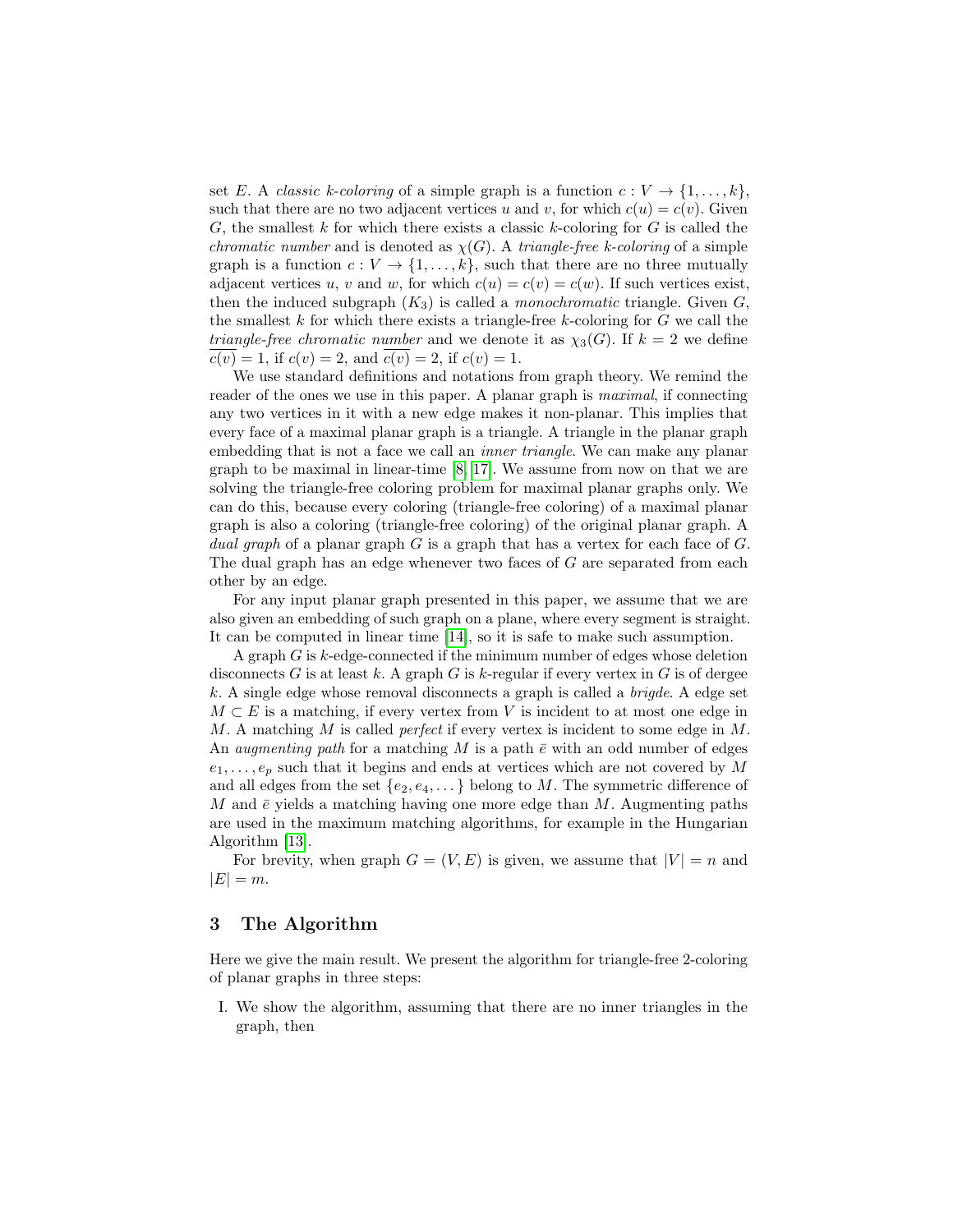<span id="page-3-0"></span>

Fig. 1: A face of some maximal planar graph and its dual edges. Coloring of the original graph is determined by the dual edge which belongs to the matching (bold dashed line).

- II. we show the algorithm with additional assumption, that the outer face of the graph is already colored, and finally
- III. we combine the previous results to find the triangle-free 2-coloring in any maximal planar graph in linear-time.

#### 3.1 Algorithm I

Let  $G = (V, E)$  be a simple, maximal planar graph, where  $|V| > 4$  (the other case is trivial), such that there are no inner triangles in G. Let  $G' = (V', E')$  be a graph that is dual to  $G$ . Graph  $G'$  has the following properties:

- 1. it is planar, because  $G$  is planar,
- 2. has no bridges, because  $G$  has no loops,
- 3. it is 3-regular, because every face in  $G$  is a triangle,
- 4. has no loops or multi-edges, because  $G$  is 3-edge-connected (because  $G$  is simple, maximal and  $|V| > 4$ ).

Petersen [\[16\]](#page-11-4) proved that every 3-regular bridgeless graph has a perfect matching. Biedl et al. [\[2\]](#page-10-11) showed how to find such matching in linear-time, assuming that the graph is planar. Graph  $G'$  is planar, 3-regular and bridgeless, therefore we can use the aforementioned result to find a perfect matching  $M$  in  $G'$  in  $O(n)$  time. From now on we assume that one such matching M is already computed.

<span id="page-3-1"></span>**Definition 1.** An edge  $e \in E$ , which is dual to the edge  $e' \in E'$  such that  $e' \notin M$ is called bicolor.

Example 1. The idea of the algorithm is to color vertices of the bicolor edges with two different colors. For example, consider a single face of some maximal planar graph as shown in Figure [1.](#page-3-0) Dashed lines represent dual edges (edges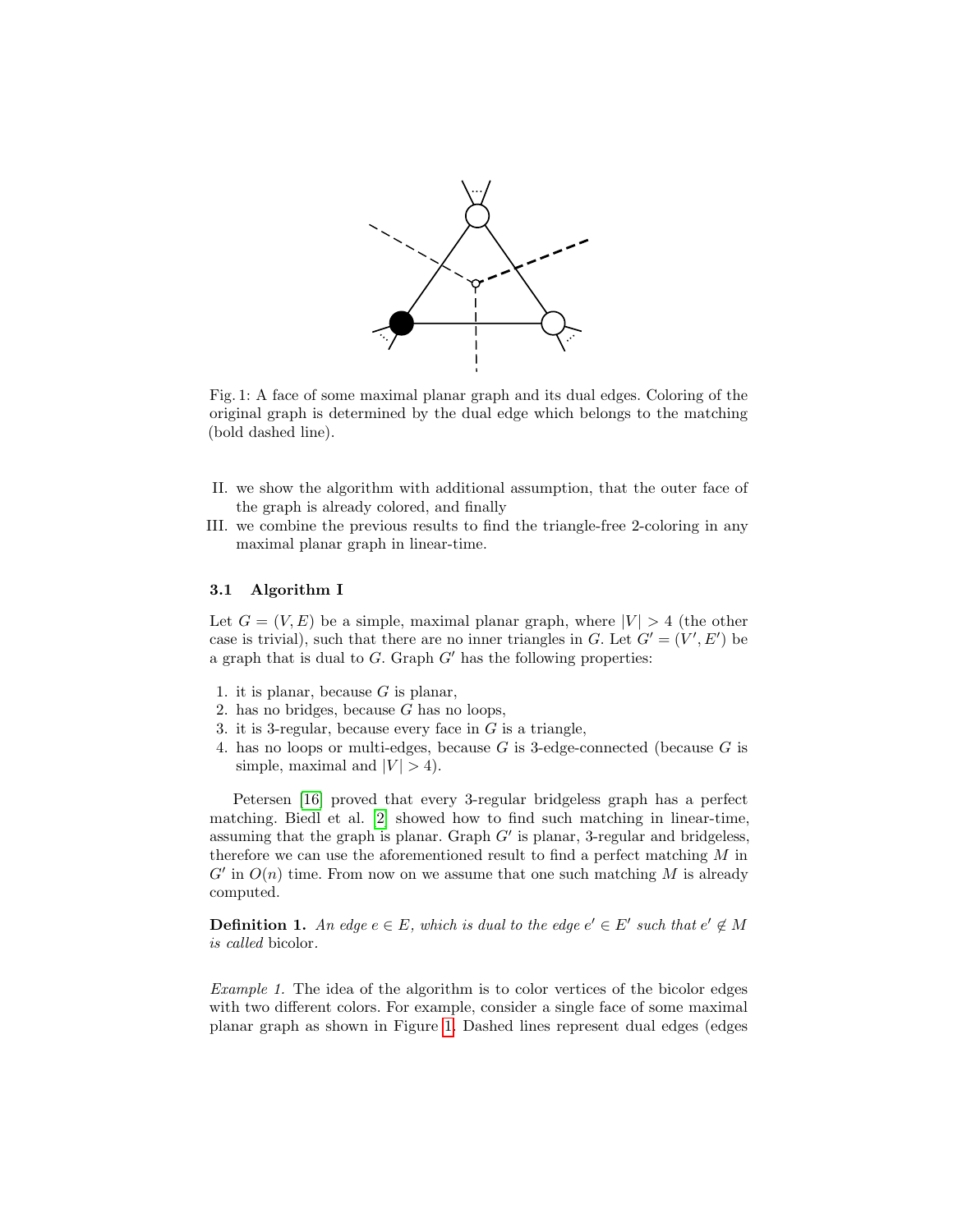from  $G'$ ) and one of them (bold one) belongs to the perfect matching  $M$ . Notice that only one of the dual edges in the figure can be in  $M$ , therefore for this face (and any other face) there can be only one non-bicolor edge in the original graph, therefore two other edges in the face are bicolor and we can properly color the face (in triangle-free sense). Sample coloring is shown as a black/white fill.

<span id="page-4-0"></span>**Definition 2.** Let v be arbitrarily chosen from V. A coloring  $c: V \to \{1,2\}$  is consistent with M iff  $c(v) = 1$ , and for each  $u \neq v$ :

- $c(u) = 1$ , if there is a simple path from v to u that contains even number of bicolor edges,
- $c(u) = 2$ , if there is a simple path from v to u that contains odd number of bicolor edges.

**Lemma 1.** Coloring c (of G) that is consistent with  $M$  is well-defined.

*Proof.* Graph  $G$  is maximal, therefore it is connected, which means that for each pair of vertices  $u, v \in V$ , there exist a simple path from u to v. Assume, by contradiction, that there exist two different simple paths from  $u$  to  $v$ , one of them containing odd number of bicolor edges and the other one containing even number of bicolor edges. Therefore there exist a simple cycle in G that contains odd number of bicolor edges. Remove all edges of  $M$  from  $G'$ .  $G'$  becomes 2-regular, therefore it consists of only simple cycles. Each simple cycle in  $G'$  crosses each simple cycle in  $G$  even number of times, i.e., each simple cycle in  $G'$  contains even number of edges that are dual to some edges in every simple cycles of G. Therefore each simple cycle in G contains even number of bicolor edges, a contradiction. Additionally, the choice of  $v$  in Definition [2](#page-4-0) is irrelevant, as every triangle-free coloring where  $c(v) = 1$  can be made into a triangle-free coloring where  $c(v) = 2$  by simply flipping the color of all vertices.  $\Box$ 

The algorithm for obtaining coloring that is consistent with  $M$  is a simple depth-first search procedure, which we will call *Algorithm I*. First, we choose unmarked vertex v arbitrarily from G, and we mark it, and we set  $c(v) = 1$ . Then for each unmarked neighbour  $u$  of  $v$  we determine if the  $(u, v)$  is bicolor, and we color u accordingly, i.e., if  $(u, v)$  is bicolor then  $c(u) = c(v)$ , otherwise  $c(u) = c(v)$ . Then, we recursively run the procedure on u. Algorithm stops when all vertices are marked. We now prove the correctness of this algorithm.

#### <span id="page-4-1"></span>**Lemma 2.** Coloring  $c$  (of  $G$ ) that is consistent with  $M$  is triangle-free.

*Proof.* Assume by contradiction that under the coloring c there exist a monochromatic triangle in G. This triangle is a face, since there are no inner triangles in  $G$ . This implies that no edge in the triangle is bicolor. Let  $v'$  be the node representing this triangle in  $G'$ . By Definition [1](#page-3-1) all edges incident to  $v'$  are in M. This contradicts the fact that  $M$  is a matching.  $\Box$ 

<span id="page-4-2"></span>**Theorem 1.** Given a maximal planar graph  $G = (V, E)$  which contains no inner triangles, we can find a triangle-free 2-coloring for  $G$  in  $O(n)$  time.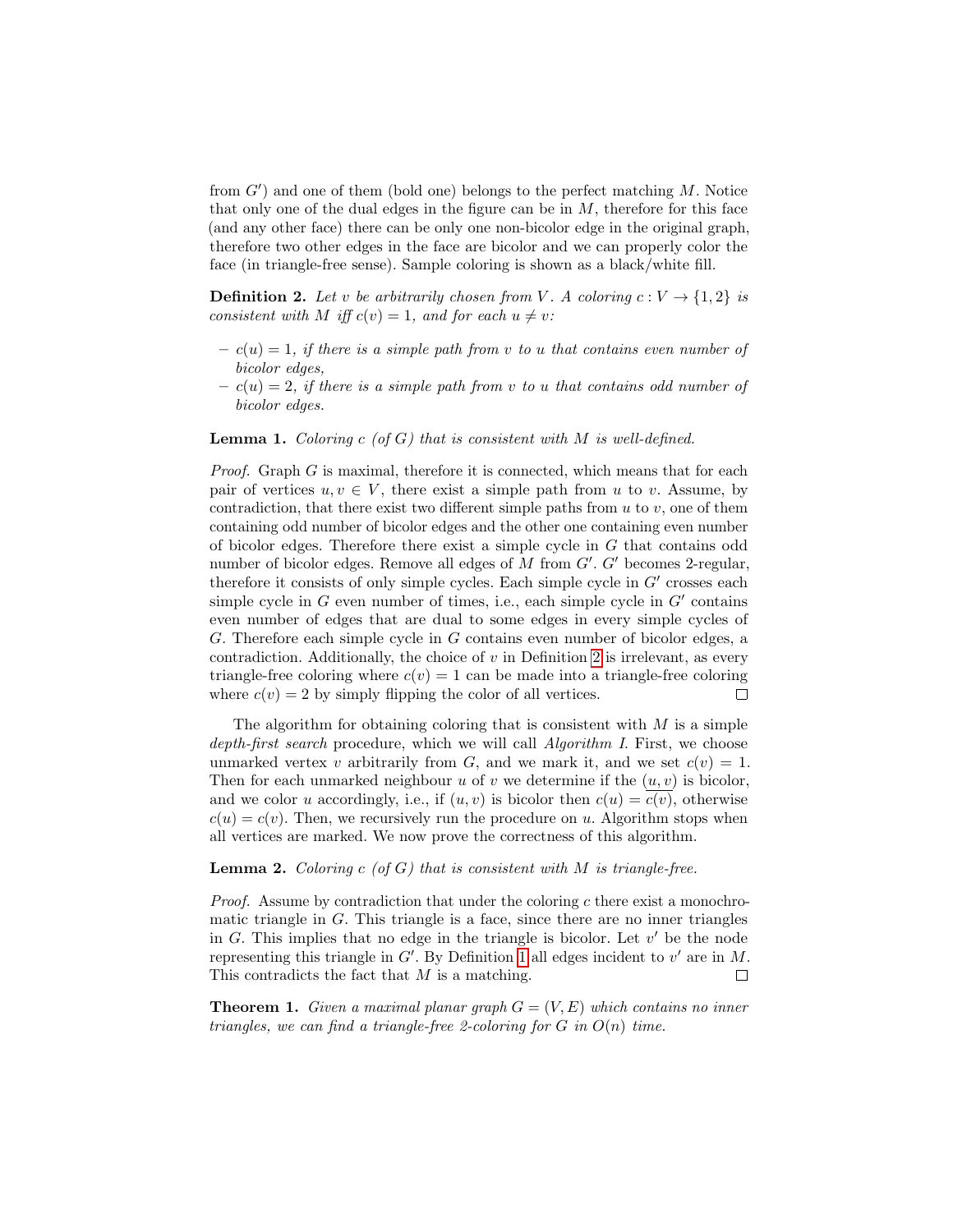Proof. By Lemma [2,](#page-4-1) Algorithm I returns a triangle-free coloring, therefore we only need to prove the time complexity. Dual graph  $G'$  can be easily computed in  $O(n)$ , assuming the embedding of G is represented using DCEL (doubly connected edge list) data structure [\[5\]](#page-10-12). Matching M can be found in  $O(n)$  [\[2\]](#page-10-11). The DFS procedure of Algorithm I runs in  $O(n+m)$  time, assuming that we prepared the data structures such that: 1) checking if an edge belongs to  $M$  takes constant time, which can be done by labeling each edge during the computation of  $M$ , and 2) determining the dual edge in  $G'$  for some edge in  $G$  takes constant time, which can be achieved by storing additional pointer with each edge in G during the computation of G'. The fact that G is planar – and therefore  $m \in O(n)$  – concludes the proof.  $\Box$ 

#### 3.2 Algorithm II

Let  $G = (V, E)$  be the same as in Algorithm I, and assume that  $u, v, w \in V$  are vertices of the outer face of G. Additionally, assume that  $c(u)$ ,  $c(v)$  and  $c(w)$  is given, where c is partial assignment of  $\{1,2\}$  into V. We will now present an algorithm for extending c to the entire set  $V$ , such that c is triangle-free. Without loss of generality assume that  $c(u) = c(v) = c(w)$ .

Let  $G' = (V', E')$  be dual to G and let  $e' = (u', v')$  be dual to  $e = (u, v)$ . If  $e'$ belongs to some perfect matching  $M$  of  $G$ , then  $e$  is not bicolor, and therefore the other two edges of the outer face are bicolor, therefore Algorithm I can extend partial coloring c to be consistent with  $M$ . Generalized Petersen's Theorem [\[18\]](#page-11-5) guarantees that such  $M$  exists. We show how to find such matching in linear time.

<span id="page-5-0"></span>**Lemma 3.** Let  $G, G', M, c, u, v, w, e$  and  $e'$  be as discussed above. Perfect matching  $M'$  of G, for which  $e' \in M'$ , can be computed in  $O(n)$  time.

*Proof.* Find perfect matching M' in  $O(n)$  time [\[2\]](#page-10-11). If  $e' \in M'$ , then we are done. Assume that  $e' \notin M'$ . Let  $u^+$  and  $v^+$  be a pair of new vertices. Construct a graph  $G^+ = (V^+, E^+),$  where  $V^+ = V' \cup \{u^+, v^+\}$  and  $E^+ = E' \cup \{(u', u^+), (v', v^+)\} \setminus$  ${e'}$ . Graph  $G^+$  has the following properties:

- it has a perfect matching, for example,  $M \cup \{(u', u^+), (v', v^+)\} \setminus \{e'\},\$
- $M'$  is a matching in  $G^+$ , because  $e' \notin M'$  and  $e' \notin E^+$ ,
- its perfect matching contains one more edge than M', because  $|V^+| = |V'| + 2$ ,
- its perfect matching contains both  $(u', u^+)$  and  $(v', v^+)$ , because those are the only edges incident to  $u^+$  and  $v^+$ , respectively.

The above properties imply that there exists an augmenting path which extends  $M'$  to a perfect matching  $M^+$  of graph  $G^+$ . Goldberg and Tarjan [\[7\]](#page-10-13) shows how to compute such augmenting path in linear time. The perfect matching of G' which contains  $e'$  is then defined as  $M^+ \setminus \{(u', u^+), (v', v^+) \} \cup \{e'\}.$  $\Box$ 

<span id="page-5-1"></span>**Theorem 2.** Given a maximal planar graph  $G = (V, E)$  which contains no inner triangles, for which the outer face  $u, v, w$  is colored such that  $c(u) = c(v) = c(w)$ , we can find a triangle-free 2-coloring for  $G$  in  $O(n)$  time.

Proof. Directly from Lemma [3](#page-5-0) and by using Algorithm I.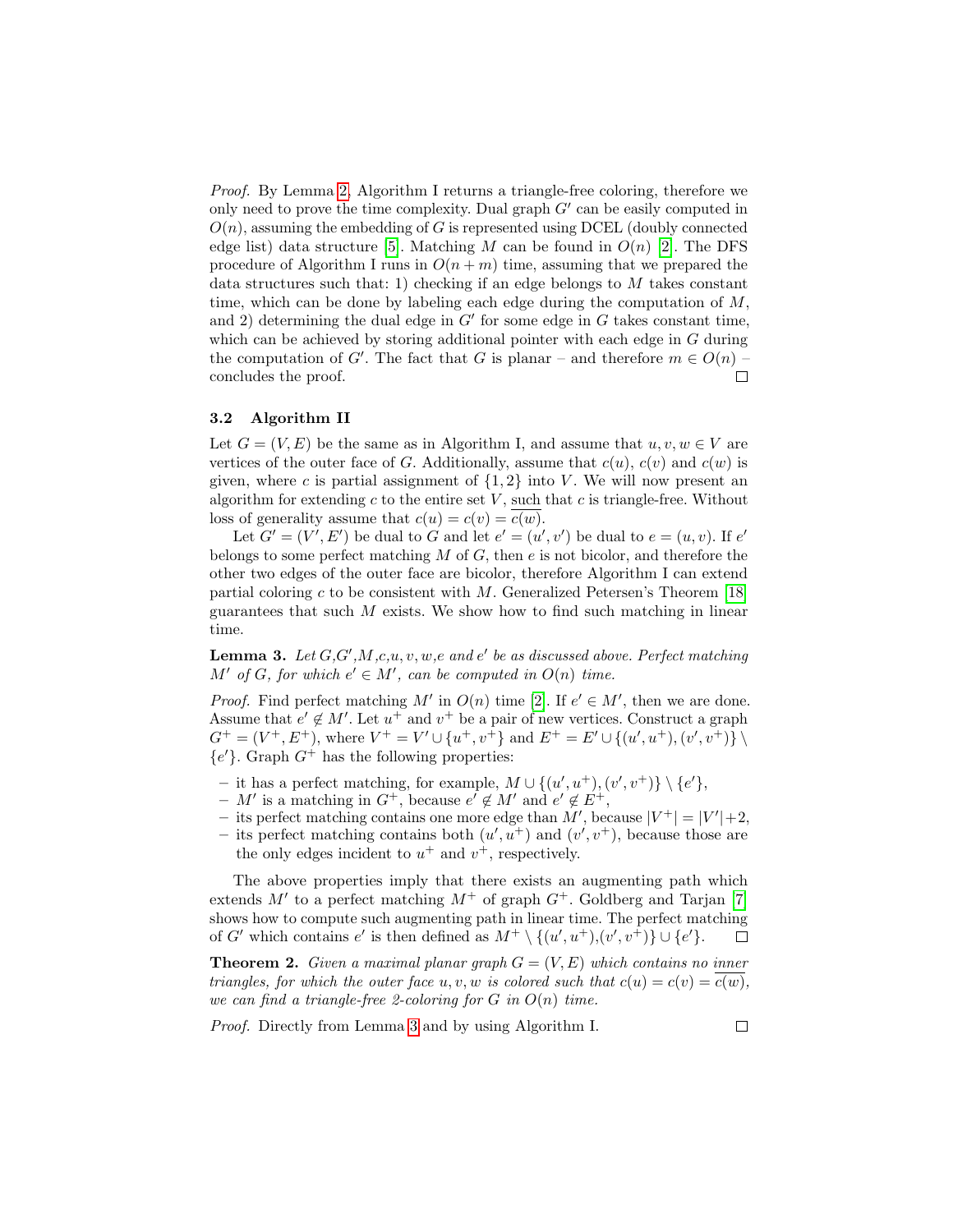<span id="page-6-1"></span><span id="page-6-0"></span>

Fig. 2: A sample embedding of a maximal, planar graph with highlighted inner triangles. On the right we see the triangle hierarchy of the embedding.

#### 3.3 Algorithm III

In this section we construct a linear-time algorithm for computing a triangle-free 2-coloring of a given maximal, planar graph  $G$ . First, we present the necessary definitions.

Definition 3 (pivotal triangles). A triangle in a maximal, planar graph embedding of G is called pivotal, if it is an inner triangle in G or an outer face of G.

**Definition 4 (triangle inside).** Let  $t$  be a triangle in a maximal, planar graph G. The inside of t is a plane fragment bounded by the edges of t in the embedding of G. Edges and vertices of the triangle are not part of its inside.

Definition 5. A triangle t contains a triangle s iff the inside of s is a proper subset of the inside of  $t$ . We say that a triangle  $t$  contains a vertex  $v$ , if  $v$  belongs to the inside of t.

Example 2. Let us consider the embedding presented in Figure [2a.](#page-6-0) It consists of four pivotal triangles: the outer face  $(1, 6, 7)$ , and the three inner triangles  $(1, 3, 7)$ ,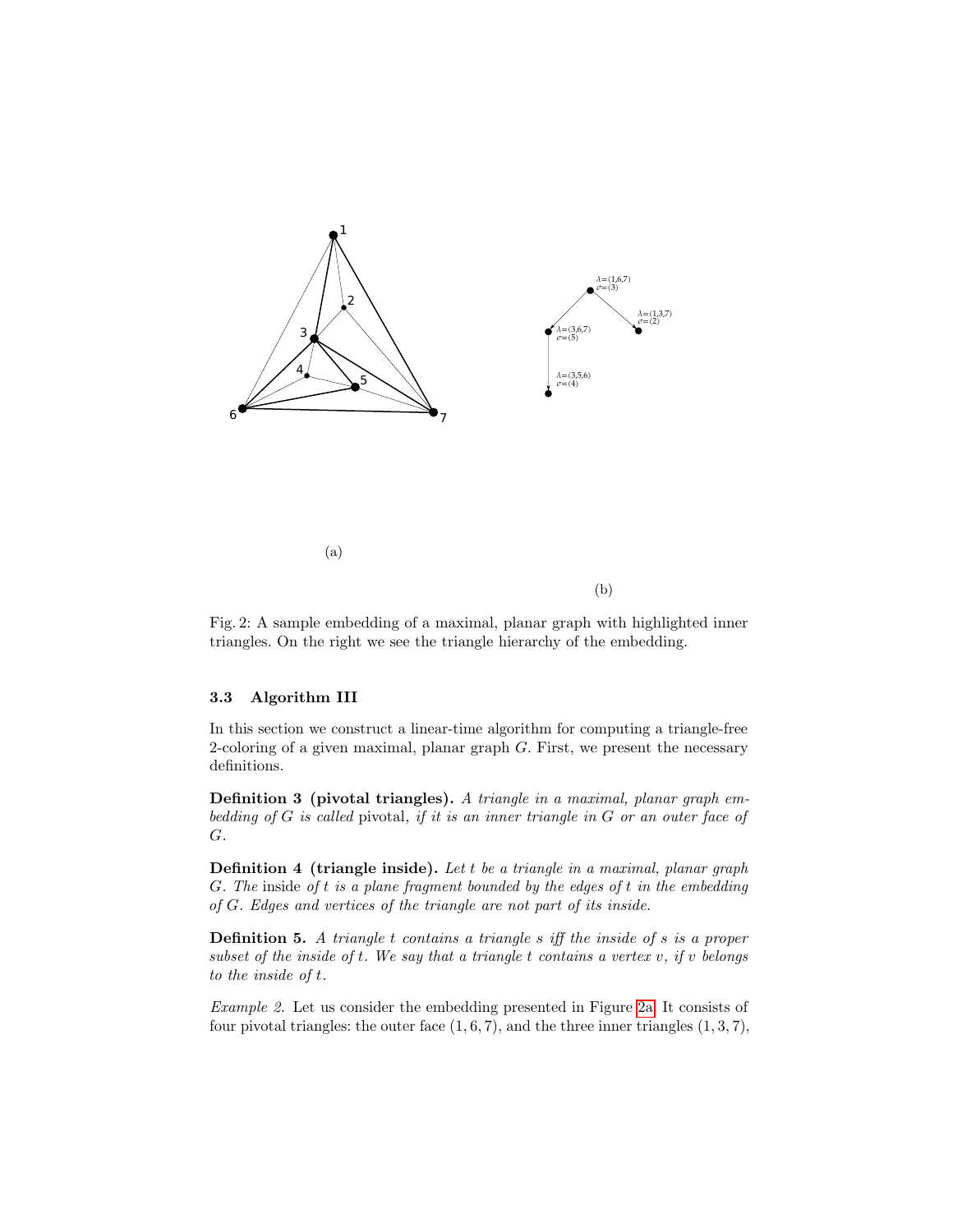$(3, 6, 7)$  and  $(3, 5, 6)$ . The triangle  $(1, 6, 7)$  contains all others, and the triangle  $(3, 6, 7)$  contains the triangle  $(3, 5, 6)$ . The triangle  $(3, 6, 7)$  contains vertices 4 and 5, but does not contain the vertex 2.

Definition 6. Let G be a maximal, planar graph, embedded on a plane, and let A be the set of its pivotal triangles. We define a relation  $\sqsubset$  on A, such that for any  $t, s \in A$ ,  $s \sqsubset t$  if and only if t contains s.

By the abuse of notation we will write  $v \sqsubset t$ , where v is a vertex, to say that a triangle t contains v. Let A be the set of triangles of the embedding of some maximal, planar graph. Observe that  $(\sqsubset, A)$  is a partially ordered set.

**Definition 7** (triangle hierarchy). Let G be a maximal, planar graph, embedded on a plane, and let A be the set of its pivotal triangles. Let  $D = (A, F)$ be a directed graph, with vertices corresponding to the set of pivotal triangles A, and the set of edges F defined as follows: for each  $t, s \in A$ ,  $\langle t, s \rangle \in F$  iff  $s \sqsubset t$ and there is no  $r \in A \setminus \{t, s\}$  such that  $s \sqsubset r \sqsubset t$ . We call graph D a triangle hierarchy of G.

In any planar graph embedding, edges do not intersect (except at endpoints) and every triangle consists of three vertices, therefore any two triangle insides are either disjoint or one contains the other. Therefore a triangle hierarchy of G is a tree rooted at the outer face of G.

Let  $D = (A, F)$  be a triangle hierarchy of some maximal, planar graph  $G = (V, E)$ . For each triangle  $t \in A$  we define  $\lambda(t)$  to be the set of vertices forming t, and  $\sigma(t) = \{v \in V : v \sqsubset t \wedge \forall_{s \in A} (s \sqsubset t \Rightarrow v \not\sqsubset s)\}\.$  Informally,  $\sigma(t)$ is the set of vertices, such that  $t$  contains them, but no triangle lower in the hierarchy contains them.

Example 3. In Figure [2b](#page-6-1) the triangle hierarchy of the embedding presented in Figure [2a](#page-6-0) is given, together with the values of  $\lambda$  and  $\sigma$  for each triangle in the hierarchy.

The outline of the algorithm is as follows. We would like to reduce the problem of triangle-free coloring to the triangle-free coloring without inner triangles, in order to use Algorithms I and II as blackboxes. Notice, that if we remove all the vertices in the insides of all inner triangles (in some embedding), we are left with the embedding where all triangles are faces. After this operation, we can use Algorithm I to color the graph. Next, each face (that is not the outer face) together with its inner vertices that has been removed earlier, induce a maximal, planar graph embedding where the outer face is already colored. Therefore we can run the algorithm recursively, now using Algorithm II as a blackbox. This translates to a top-to-bottom recursive algorithm on the triangle hierarchy, where vertices involved in the computation at each level of recursion are exactly those in  $\lambda$  and  $\sigma$  lists of that level in the triangle hierarchy. At the root, the Algorithm I is used to color the vertices, and for all the recursive calls we use Algorithm II. The algorithm terminates when all leafs have been processed, and therefore the entire graph has been colored.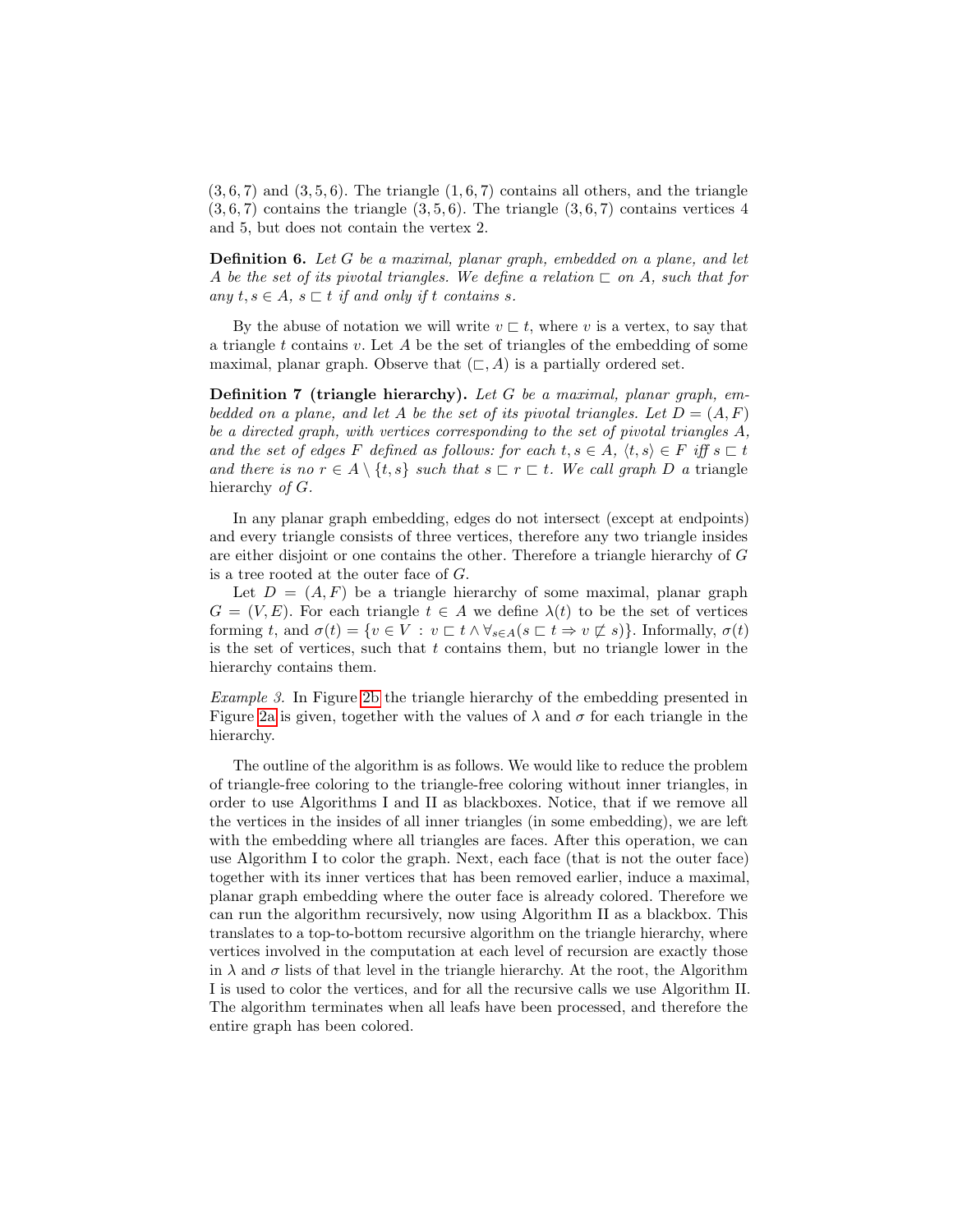We now prove the necessary properties of this strategy in order to prove its correctness (Lemmas [4](#page-8-0) and [5\)](#page-8-1). Next, we show that the size of the triangle hierarchy is linear (Lemmas [6](#page-8-2) and [7\)](#page-8-3), and therefore we prove that the algorithm runs in a linear time. In the following lemmas we assume that  $D = (A, F)$  is a triangle hierarchy of some maximal, planar graph  $G = (V, E)$ , where  $|V| > 4$ . The assumption on  $|V|$  guarantees that  $D$  is not empty.

<span id="page-8-0"></span>**Lemma 4.** Let  $s \in A$ , such that s is not the root in D, and let  $v \in \sigma(s)$ . For each  $t \in D$ , which is an ancestor of s,  $v \notin \lambda(t) \cup \sigma(t)$ .

*Proof.* Let  $t \in D$  be an ancestor of s. There exists at least one  $v \in \sigma(s)$ , because t is pivotal, and not a root, therefore it is an inner triangle. Take any such  $v \in \sigma(s)$ . Assume by contradiction that  $v \in \lambda(t) \cup \sigma(t)$ . If  $v \in \lambda(t)$ , then v is one of the vertices forming t, but because  $s \subseteq t$ , we also have  $v \subseteq t$ , a contradiction. If  $v \in \sigma(t)$ , then by the definition of  $\sigma: v \subset t \wedge \forall_{s \in A} (s \subset t \Rightarrow v \not\sqsubset s)$ , and this implies that  $v \not\sqsubset s$ , a contradiction.  $\Box$ 

<span id="page-8-1"></span>**Lemma 5.** For each  $t \in A$ , a graph embedding  $G_t$  induced by the vertices  $\lambda(t) \cup \sigma(t)$  is maximal, planar and has no inner triangles.

*Proof.*  $G_t$  is maximal and planar, because G is maximal and planar and because vertices from  $\lambda(t)$  form a triangle (the outer face of  $G_t$ ). Assume by contradiction, that  $G_t$  contains an inner triangle  $s = (u, v, w)$ . Therefore there exists a vertex z, such that  $z \subset s$  and  $z \in \sigma(s)$ . Thus, by Lemma [4,](#page-8-0)  $z \notin \lambda(t) \cup \sigma(t)$ . Therefore z is not one of the vertices of  $G_t$ , a contradiction.  $\Box$ 

<span id="page-8-2"></span>Lemma 6.  $|A| \leq |V| - 3$ .

*Proof.* By Lemma [4,](#page-8-0) for each vertex  $v \in V$  that is not on the outer face there exists at most one  $t \in A$ , such that  $v \in \sigma(t)$ . Therefore  $\sum_{t \in A} |\sigma(t)| \leq |V| - 3$ . Additionally, each triangle  $t \in A$  is pivotal, therefore  $|\sigma(t)| > 0$ , which completes the proof.  $\Box$ 

<span id="page-8-3"></span>**Lemma 7.**  $\sum_{t \in A} |\lambda(t) \cup \sigma(t)| \le 4|V| - 12$ .

*Proof.* By Lemma [6,](#page-8-2)  $|A| \leq |V| - 3$ . For each triangle  $t \in A$ ,  $|\lambda(t)| = 3$ , therefore  $\sum_{t\in A} |\lambda(t)| \leq 3|V| - 9$ . From the proof of Lemma [6](#page-8-2) we know that  $\sum_{t\in A} |\sigma(t)| \leq$  $|V| - 3$ . Combining those two bounds completes the proof.

We now combine every result presented so far into the final algorithm, which we will simply call Algorithm III. Let  $G = (V, E)$  be a maximal, planar graph embedded on a plane. Do the following:

- 1. Construct a triangle hierarchy  $D = (A, F)$  of G.
- 2. Let  $t \in A$  be the root of D. Run Algorithm I on  $\lambda(t) \cup \sigma(t)$  and let c be the resulting coloring.
- 3. Run Procedure [1](#page-9-0) on G, D and c. Return the resulting coloring.

**Theorem 3.** Given a maximal planar graph  $G = (V, E)$  we can find a trianglefree 2-coloring for  $G$  in  $O(n)$  time.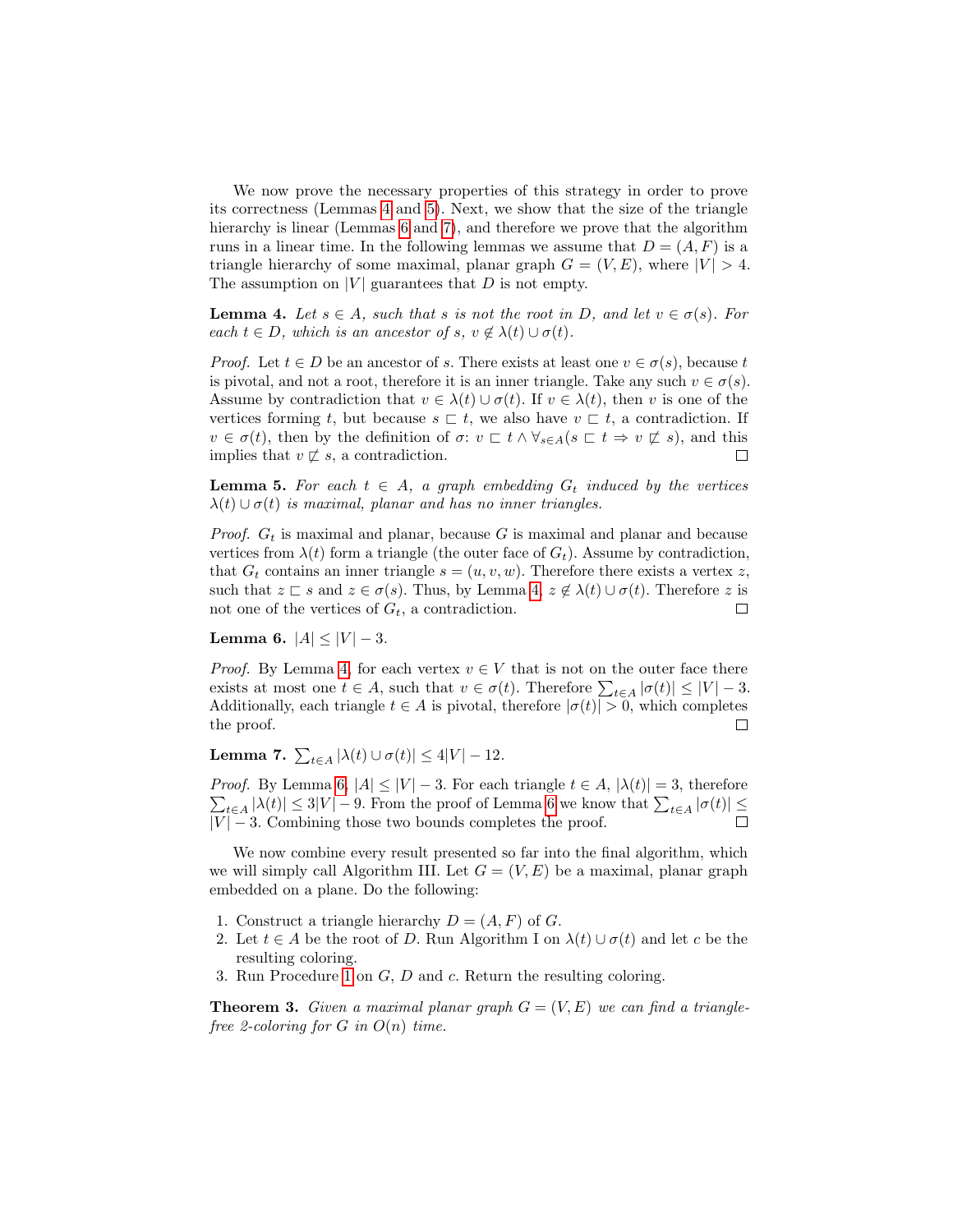<span id="page-9-0"></span>Procedure 1 Algorithm III - recursive procedure

**Input:** Maximal, planar graph  $G = (V, E)$ , embedded on a plane, and its triangle hierarchy  $D = (A, F)$ , where  $t \in A$  is the root. The partial coloring c of G, where only vertices from  $\lambda(t) \cup \sigma(t)$  are colored.

Ensure: Triangle-free 2-coloring of G.

- 1: if  $|V| \leq 4$  then return c
- 2: for all  $\langle t, s \rangle \in F$  do
- 3: Let  $G_s$  be the graph embedding induced by  $\lambda(s) \cup \sigma(s)$ .
- 4: Run Algorithm II on  $G_s$  and  $c$ , and let  $c_s$  be the resulting coloring.
- 5: Recursively run this procedure on  $G'_{s}$  induced by s and its inside vertices, the triangle hierarchy rooted at  $s$ , and the partial coloring of its outer face set by  $c_s$ . Let  $c'_{s}$  be the coloring returned by this recursive call.
- 6: **return** A combined coloring of c and all  $c'_s$ 's, for each  $\langle t, s \rangle \in F$ .

*Proof.* Use Algorithm III to color  $G$ . We now prove that the resulting coloring is indeed triangle-free. By Lemma [5,](#page-8-1) the graph induced by  $\lambda(t) \cup \sigma(t)$  is maximal. planar, and has no inner triangles. Therefore by Theorem [1,](#page-4-2) the coloring  $c$  is triangle-free. We now prove that Step 3 returns a triangle-free coloring. We do this by induction on the height h of D. Assume again that  $|V| > 4$ , thus D is not empty (the other case is trivial).

If  $h = 0$ , then D has only one element, which means that there are no inner triangles in G, therefore all vertices of G are already colored before running Procedure [1.](#page-9-0) Take any  $h > 0$  and assume that for all  $h' < h$ , if D is of height  $h'$ , then Step 3 returns a triangle-free coloring. Let  $D$  be of height  $h$ . Take any  $\langle t, s \rangle \in F$ . The graph  $G_s$  is maximal, planar, and has no inner triangles due to Lemma [5.](#page-8-1) Thus, by Theorem [2,](#page-5-1)  $c_s$  is triangle-free, therefore by induction hypothesis  $c'_s$  is triangle-free. Since c is triangle-free, extending it with all  $c'_s$ 's (for each  $\langle t, s \rangle \in F$ ) produces a triangle-free coloring of G. Finally, the only way we color vertices in Algorithm III is by running Algorithms I and II, therefore the returned coloring is a 2-coloring.

We now prove the time complexity. A triangle hierarchy can be constructed in  $O(n)$  time, by first computing all pivotal triangles in  $O(n)$  time [\[3\]](#page-10-14), and then traversing the graph using a DFS method on a DCEL structure, starting from a vertex of the outer face and remembering which pivotal triangle we are currently in. By Theorem [1,](#page-4-2) Step 2 runs in  $O(n)$  time. The running time of Step 3 is also bounded by  $O(n)$ , due to Theorem [2](#page-5-1) and Lemmas [6](#page-8-2) and [7.](#page-8-3)  $\Box$ 

### 4 Conclusions

In this paper we presented a linear-time algorithm for finding a triangle-free 2-coloring of any planar graph. Thus, we have positively answered one of the questions posed in our previous paper [\[11\]](#page-10-1). This result proves that the triangle-free coloring problem is easier than the classic coloring problem, and can possibly shed the light on the latter's complexity, which interests the graph theory community to this day.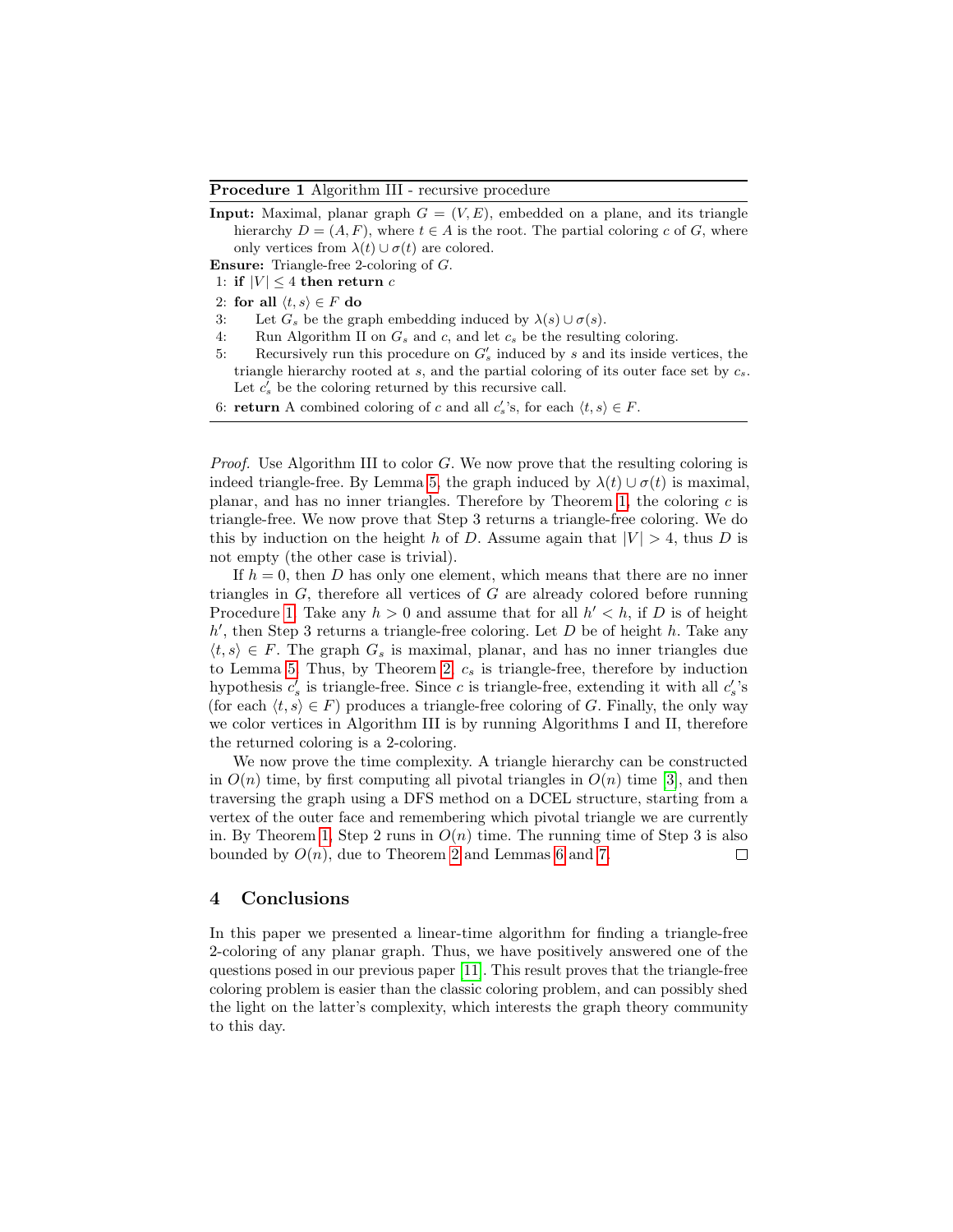For further research, there are still open problems to be solved. For the positive result one can look for an algorithm that finds  $\chi_3(G)$  in graphs with  $\Delta(G) \geq 5$  (where  $\Delta(G)$  is the largest vertex degree of G). For the negative side, one can look for the smallest  $\Delta(G)$ , for which the triangle-free k-coloring problem is  $N\mathcal{P}$ -hard.

# References

- <span id="page-10-4"></span>[1] P. Angelini and F. Frati. "Acyclically 3-colorable planar graphs". In: Journal of combinatorial optimization 24.2 (2012), pp. 116–130.
- <span id="page-10-11"></span>[2] T. C. Biedl, P. Bose, E. D. Demaine, and A. Lubiw. "Efficient algorithms for Petersen's matching theorem". In: Journal of Algorithms 38.1 (2001), pp. 110–134.
- <span id="page-10-14"></span>[3] N. Chiba and T. Nishizeki. "Arboricity and subgraph listing algorithms". In: SIAM Journal on computing 14.1 (1985), pp. 210–223.
- <span id="page-10-7"></span>[4] D. P. Dailey. "Uniqueness of colorability and colorability of planar 4-regular graphs are NP-complete". In: Discrete Mathematics 30.3 (1980), pp. 289– 293.
- <span id="page-10-12"></span>[5] M. De Berg, M. Van Kreveld, M. Overmars, and O. Schwarzkopf. "Computational geometry". In: Computational geometry. Springer, 1997, pp. 1– 17.
- <span id="page-10-0"></span>[6] R. Deb. "An efficient nonparametric test of the collective household model". In: Available at SSRN 1107246 (2008).
- <span id="page-10-13"></span>[7] A. V. Goldberg and R. E. Tarjan. "A new approach to the maximum-flow problem". In: Journal of the ACM (JACM) 35.4 (1988), pp. 921–940.
- <span id="page-10-8"></span>[8] T Hagerup and C Uhrig. "Triangulating a planar graph". In: Library of Efficient Datatypes and Algorithms (LEDA), software package, Max-Plank Institüt für Informatik, Saarbrücken (1991).
- <span id="page-10-5"></span>[9] T. Kaiser and R. Skrekovski. "Planar graph colorings without short monochromatic cycles". In: Journal of Graph Theory 46.1 (2004), pp. 25–38.
- <span id="page-10-6"></span>[10] M. Karpiński. "Vertex 2-coloring without monochromatic cycles of fixed size is NP-complete". In: Theoretical Computer Science 659 (2017), pp. 88–94.
- <span id="page-10-1"></span>[11] M. Karpiński and K. Piecuch. "On vertex coloring without monochromatic triangles". In: International Computer Science Symposium in Russia. Springer. 2018, pp. 220–231.
- <span id="page-10-3"></span>[12] K.-i. Kawarabayashi and K. Ozeki. "A simple algorithm for 4-coloring 3-colorable planar graphs". In: Theoretical Computer Science 411.26-28 (2010), pp. 2619–2622.
- <span id="page-10-10"></span>[13] H. W. Kuhn. "The Hungarian method for the assignment problem". In: Naval research logistics quarterly 2.1-2 (1955), pp. 83–97.
- <span id="page-10-9"></span>[14] T. Nishizeki and N. Chiba. Planar graphs: Theory and algorithms. Vol. 32. Elsevier, 1988.
- <span id="page-10-2"></span>[15] C. H. Papadimitriou and M. Yannakakis. "The clique problem for planar graphs". In: Information Processing Letters 13.4-5 (1981), pp. 131–133.